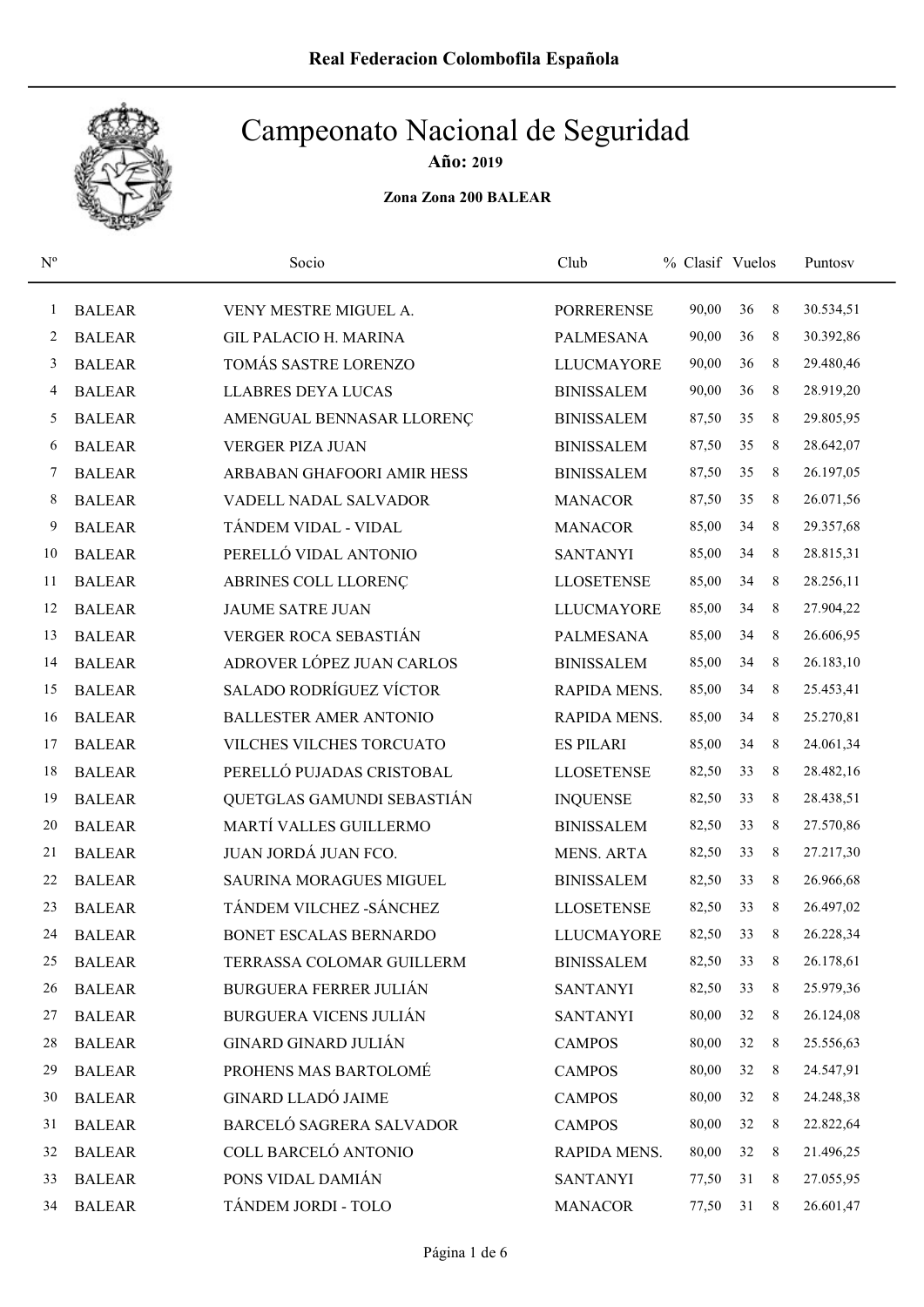

Año: 2019

| $\mathbf{N}^{\mathrm{o}}$ |               | Socio                           | Club                | % Clasif Vuelos |        |   | Puntosy   |
|---------------------------|---------------|---------------------------------|---------------------|-----------------|--------|---|-----------|
| 35                        | <b>BALEAR</b> | <b>SOLER MESTRE PEDRO</b>       | <b>PORRERENSE</b>   | 77,50           | 31     | 8 | 26.309,29 |
| 36                        | <b>BALEAR</b> | MAHINDO ALEMANY ANTONI J.       | <b>BINISSALEM</b>   | 77,50           | 31     | 8 | 25.050,99 |
| 37                        | <b>BALEAR</b> | <b>SERVER RIGO JAIME</b>        | <b>LLUCMAYORE</b>   | 77,50           | 31     | 8 | 23.931,79 |
| 38                        | <b>BALEAR</b> | LLULL AXARTELL JAIME            | <b>LLUCMAYORE</b>   | 77,50           | 31     | 8 | 23.738,65 |
| 39                        | <b>BALEAR</b> | <b>GORNALS FERRER MIGUEL A.</b> | <b>PORRERENSE</b>   | 77,50           | 31     | 8 | 22.443,93 |
| 40                        | <b>BALEAR</b> | <b>BURGUERA VIDAL ANTONIO</b>   | <b>SANTANYI</b>     | 77,50           | 31     | 8 | 20.872,29 |
| 41                        | <b>BALEAR</b> | ACEDO ORTEGA ENRIQUE            | <b>MANACOR</b>      | 75,00           | 30     | 8 | 25.906,00 |
| 42                        | <b>BALEAR</b> | RIERA MASSANET ANTONIO          | <b>MANACOR</b>      | 75,00           | 30     | 8 | 25.537,41 |
| 43                        | <b>BALEAR</b> | FAHANDEZH-SAADI FAHANDEZH I     | <b>DERBY MALLOI</b> | 75,00           | 30     | 8 | 25.530,73 |
| 44                        | <b>BALEAR</b> | ROTGER SÁNCHEZ MARCOS           | RAPIDA MENS.        | 75,00           | 30     | 8 | 24.457,39 |
| 45                        | <b>BALEAR</b> | SORELL SALVA GABRIEL            | <b>ES PILARI</b>    | 75,00           | 30     | 8 | 20.644,36 |
| 46                        | <b>BALEAR</b> | OLLER MOJER MIGUEL ÁNGEL        | <b>LLUCMAYORE</b>   | 75,00           | 30     | 8 | 20.627,36 |
| 47                        | <b>BALEAR</b> | BARCELÓ TABERNER BARTOLOM       | <b>LLUCMAYORE</b>   | 72,50           | 29     | 8 | 21.054,17 |
| 48                        | <b>BALEAR</b> | TÁNDEM MUNTANER - MORA          | <b>PORRERENSE</b>   | 72,50           | 29     | 8 | 20.402,51 |
| 49                        | <b>BALEAR</b> | <b>BARCELÓ GARCÍAS JAIME</b>    | <b>CAMPOS</b>       | 72,50           | 29     | 8 | 18.990,30 |
| 50                        | <b>BALEAR</b> | <b>JAUME OLIVER ANTONIA</b>     | <b>LA DEPORTIVA</b> | 70,00           | 28     | 8 | 22.427,13 |
| 51                        | <b>BALEAR</b> | <b>BIBILONI JAUME ANTONIO</b>   | <b>BINISSALEM</b>   | 70,00           | 28     | 8 | 22.353,97 |
| 52                        | <b>BALEAR</b> | MONTSERRAT PUJOL JUAN           | <b>LA DEPORTIVA</b> | 70,00           | 28     | 8 | 22.003,91 |
| 53                        | <b>BALEAR</b> | SASTRE GONZÁLEZ ÁNGEL           | <b>CAMPOS</b>       | 70,00           | 28     | 8 | 21.548,38 |
| 54                        | <b>BALEAR</b> | TERRASA ROSELLÓ JUAN            | <b>MENS. ARTA</b>   | 70,00           | 28     | 8 | 21.520,39 |
| 55                        | <b>BALEAR</b> | RODRÍGUEZ MARTÍN JOSÉ           | RAPIDA MENS.        | 70,00           | $28\,$ | 8 | 21.281,34 |
| 56                        | <b>BALEAR</b> | SASTRE BARBERO LAUREANO         | <b>CAMPOS</b>       | 70,00           | $28\,$ | 8 | 21.114,26 |
| 57                        | <b>BALEAR</b> | PROHENS SALOM ANDRÉS            | <b>LLUCMAYORE</b>   | 70,00           | 28     | 8 | 18.546,35 |
| 58                        | <b>BALEAR</b> | <b>CASTOR SASTRE BERNARDO</b>   | <b>LLOSETENSE</b>   | 67,50           | $27\,$ | 8 | 22.902,22 |
| 59                        | <b>BALEAR</b> | TRUYOLS SANSÓ SEBASTIÁN         | <b>MANACOR</b>      | 67,50           | 27     | 8 | 21.915,79 |
| 60                        | <b>BALEAR</b> | <b>BLANCO FERRANDO PEDRO</b>    | RAPIDA MENS.        | 67,50           | 27     | 8 | 20.869,71 |
| 61                        | <b>BALEAR</b> | VICH SALOM BARTOLOMÉ            | RAPIDA MENS.        | 67,50           | 27     | 8 | 20.797,10 |
| 62                        | <b>BALEAR</b> | REYNES SOCIAS PEDRO             | <b>BINISSALEM</b>   | 67,50           | 27     | 8 | 20.562,20 |
| 63                        | <b>BALEAR</b> | NADAL PERELLÓ GABRIEL           | <b>PORRERENSE</b>   | 67,50           | 27     | 8 | 20.561,70 |
| 64                        | <b>BALEAR</b> | MONSERRAT RAFAL JULIÁN          | <b>LLUCMAYORE</b>   | 67,50           | 27     | 8 | 19.938,65 |
| 65                        | <b>BALEAR</b> | PERELLÓ VIDAL LORENZO           | <b>SANTANYI</b>     | 67,50           | 27     | 8 | 19.748,59 |
| 66                        | <b>BALEAR</b> | <b>CREUS GARAU BARTOLOMÉ</b>    | <b>LLUCMAYORE</b>   | 67,50           | 27     | 8 | 19.740,09 |
| 67                        | <b>BALEAR</b> | PROHENS VICENS BARTOLOMÉ        | <b>CAMPOS</b>       | 67,50           | 27     | 8 | 17.750,03 |
| 68                        | <b>BALEAR</b> | HERNÁNDEZ CABRERA ANTONIO       | <b>LLUCMAYORE</b>   | 65,00           | 26     | 8 | 20.244,96 |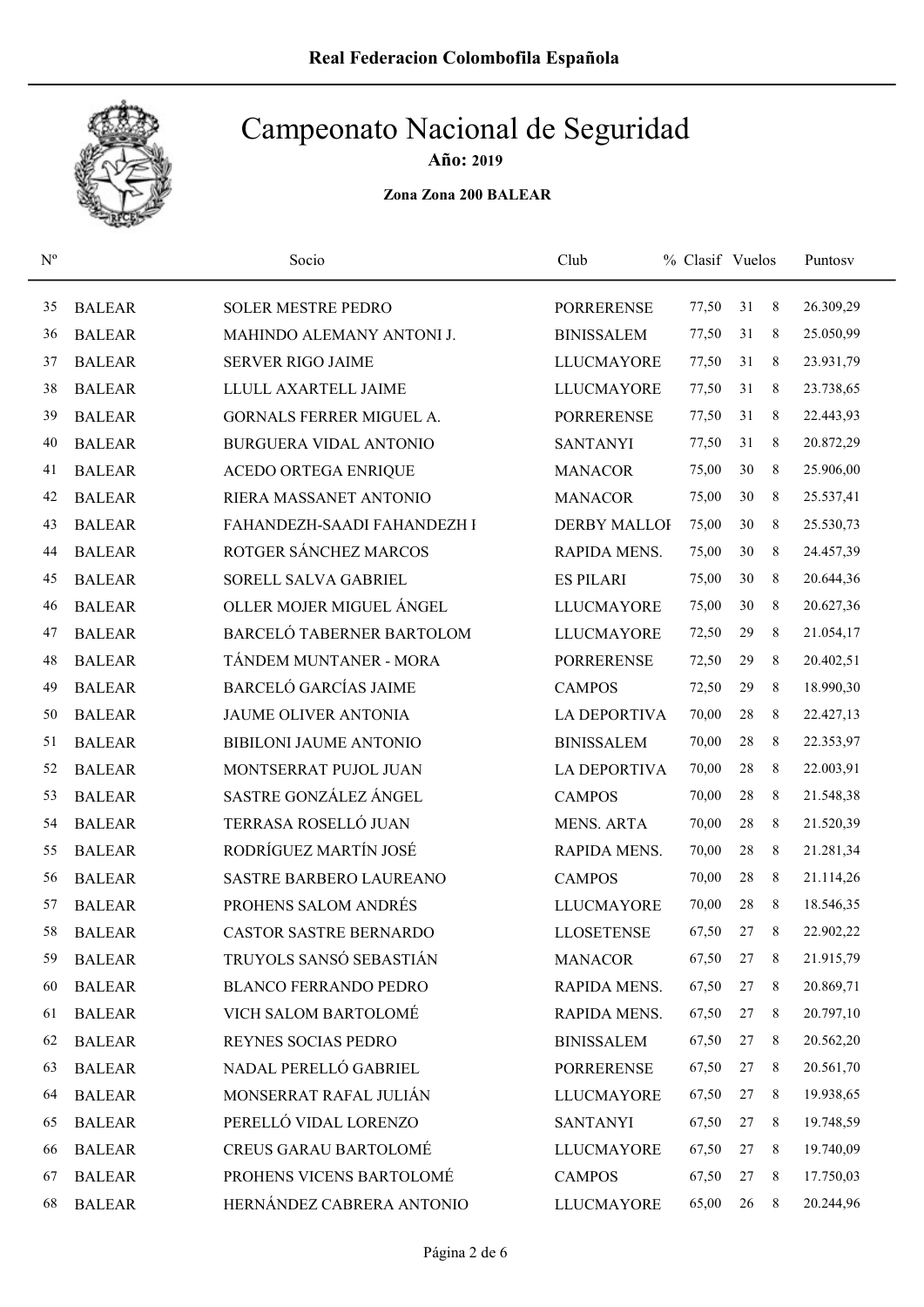

Año: 2019

| $N^{o}$ |               | Socio                        | Club                | % Clasif Vuelos |        |   | Puntosv   |
|---------|---------------|------------------------------|---------------------|-----------------|--------|---|-----------|
| 69      | <b>BALEAR</b> | <b>TERRASSA COSTA MATEO</b>  | <b>BINISSALEM</b>   | 65,00           | 26     | 8 | 19.328,23 |
| 70      | <b>BALEAR</b> | <b>BLANCH ALCINA ANTONI</b>  | <b>SANTANYI</b>     | 65,00           | 26     | 8 | 18.312,55 |
| 71      | <b>BALEAR</b> | <b>SALVA FERRA PABLO</b>     | <b>RAPIDA MENS.</b> | 62,50           | 25     | 8 | 21.004,31 |
| 72      | <b>BALEAR</b> | MOREY BARCELÓ SEBASTIÁN      | RAPIDA MENS.        | 62,50           | 25     | 8 | 18.870,73 |
| 73      | <b>BALEAR</b> | LLADÓ BONET JOSÉ             | <b>LA DEPORTIVA</b> | 60,00           | 24     | 8 | 19.479,81 |
| 74      | <b>BALEAR</b> | <b>CUTILLAS BERGAS JAIME</b> | <b>MENS. ARTA</b>   | 60,00           | 24     | 8 | 18.103,97 |
| 75      | <b>BALEAR</b> | PIZA SALOM JUAN MIGUEL       | <b>BINISSALEM</b>   | 57,50           | 23     | 8 | 15.153,65 |
| 76      | <b>BALEAR</b> | TÁNDEM MARCOS - PEDRO        | <b>LA DEPORTIVA</b> | 55,00           | 22     | 8 | 16.496,85 |
| 77      | <b>BALEAR</b> | GONZÁLEZ SITJAR JOSÉ MANUEL  | <b>PORRERENSE</b>   | 52,50           | 21     | 8 | 13.321,88 |
| 78      | <b>BALEAR</b> | NICOLAU GAMUNDI SEBASTIA     | <b>INQUENSE</b>     | 50,00           | 20     | 8 | 15.435,41 |
| 79      | <b>BALEAR</b> | <b>GINARD NICOLAU PEDRO</b>  | <b>MENS. ARTA</b>   | 50,00           | 20     | 8 | 15.227,86 |
| 80      | <b>BALEAR</b> | <b>SEGUI FEMENIAS JORGE</b>  | <b>LA DEPORTIVA</b> | 42,50           | 17     | 8 | 10.163,08 |
| 81      | <b>BALEAR</b> | ADRÓVER FORNES CARLOS        | <b>BINISSALEM</b>   | 37,50           | 15     | 8 | 10.624,72 |
| 82      | <b>BALEAR</b> | <b>BOSCH MIR JUAN</b>        | <b>ES PILARI</b>    | 85,71           | 30     | 7 | 25.603,68 |
| 83      | <b>BALEAR</b> | ADROVER VIDAL BARTOLOMÉ      | <b>SANTANYI</b>     | 85,71           | 30     | 7 | 23.811,17 |
| 84      | <b>BALEAR</b> | VADELL FUSTER BUENAVENTUR    | <b>MANACOR</b>      | 80,00           | 28     | 7 | 23.427,20 |
| 85      | <b>BALEAR</b> | PUJOL CALAFELL ANTONIO       | <b>PORRERENSE</b>   | 74,29           | 26     | 7 | 18.455,58 |
| 86      | <b>BALEAR</b> | ARBONA FORNERS ANTONIO       | <b>BINISSALEM</b>   | 74,29           | 26     | 7 | 17.295,32 |
| 87      | <b>BALEAR</b> | ANDONOV HRISTOV ALEKSANDA    | <b>BINISSALEM</b>   | 68,57           | 24     | 7 | 18.880,54 |
| 88      | <b>BALEAR</b> | <b>SASTRE SANNA PABLO</b>    | <b>ES PILARI</b>    | 68,57           | 24     | 7 | 14.871,50 |
| 89      | <b>BALEAR</b> | LEBRÓN LINARES JOSÉ          | <b>MANACOR</b>      | 65,71           | 23     | 7 | 19.030,22 |
| 90      | <b>BALEAR</b> | CRUELLAS ROSELLÓ JULIÁN      | <b>MANACOR</b>      | 65,71           | 23     | 7 | 17.185,73 |
| 91      | <b>BALEAR</b> | FERNANDEZ FERNANDEZ DAVID    | <b>BINISSALEM</b>   | 65,71           | 23     | 7 | 16.292,59 |
| 92      | <b>BALEAR</b> | <b>MARTÍN VIDAL ANTONIO</b>  | <b>ES PILARI</b>    | 62,86           | $22\,$ | 7 | 16.344,02 |
| 93      | <b>BALEAR</b> | PÉREZ LÓPEZ AGUSTÍN          | <b>ES PILARI</b>    | 57,14           | 20     | 7 | 15.821,02 |
| 94      | <b>BALEAR</b> | MIR PASTOR MIGUEL            | <b>PALMESANA</b>    | 57,14           | 20     | 7 | 14.555,73 |
| 95      | <b>BALEAR</b> | LLANERAS SUREDA JAIME        | <b>MENS. ARTA</b>   | 54,29           | 19     | 7 | 13.001,06 |
| 96      | <b>BALEAR</b> | SUREDA CABRER DOMINGO        | <b>MANACOR</b>      | 51,43           | 18     | 7 | 14.491,04 |
| 97      | <b>BALEAR</b> | SERRA BONET ANTONIO          | <b>SANTANYI</b>     | 51,43           | 18     | 7 | 11.308,46 |
| 98      | <b>BALEAR</b> | PAYERAS OLIVER PEDRO A.      | <b>INQUENSE</b>     | 40,00           | 14     | 7 | 9.123,61  |
| 99      | <b>BALEAR</b> | PROHENS VICENS ANDRÉS        | <b>CAMPOS</b>       | 40,00           | 14     | 7 | 9.040,81  |
| 100     | <b>BALEAR</b> | LLADÓ MAS BÁRBARA MAGDALE    | <b>CAMPOS</b>       | 37,14           | 13     | 7 | 8.702,99  |
| 101     | <b>BALEAR</b> | <b>JURADO MATAS FÉLIX</b>    | <b>LA DEPORTIVA</b> | 31,43           | 11     | 7 | 8.982,59  |
| 102     | <b>BALEAR</b> | BALLESTER SERVERA SEBASTIÁ   | <b>LLUCMAYORE</b>   | 83,33           | 25     | 6 | 19.637,98 |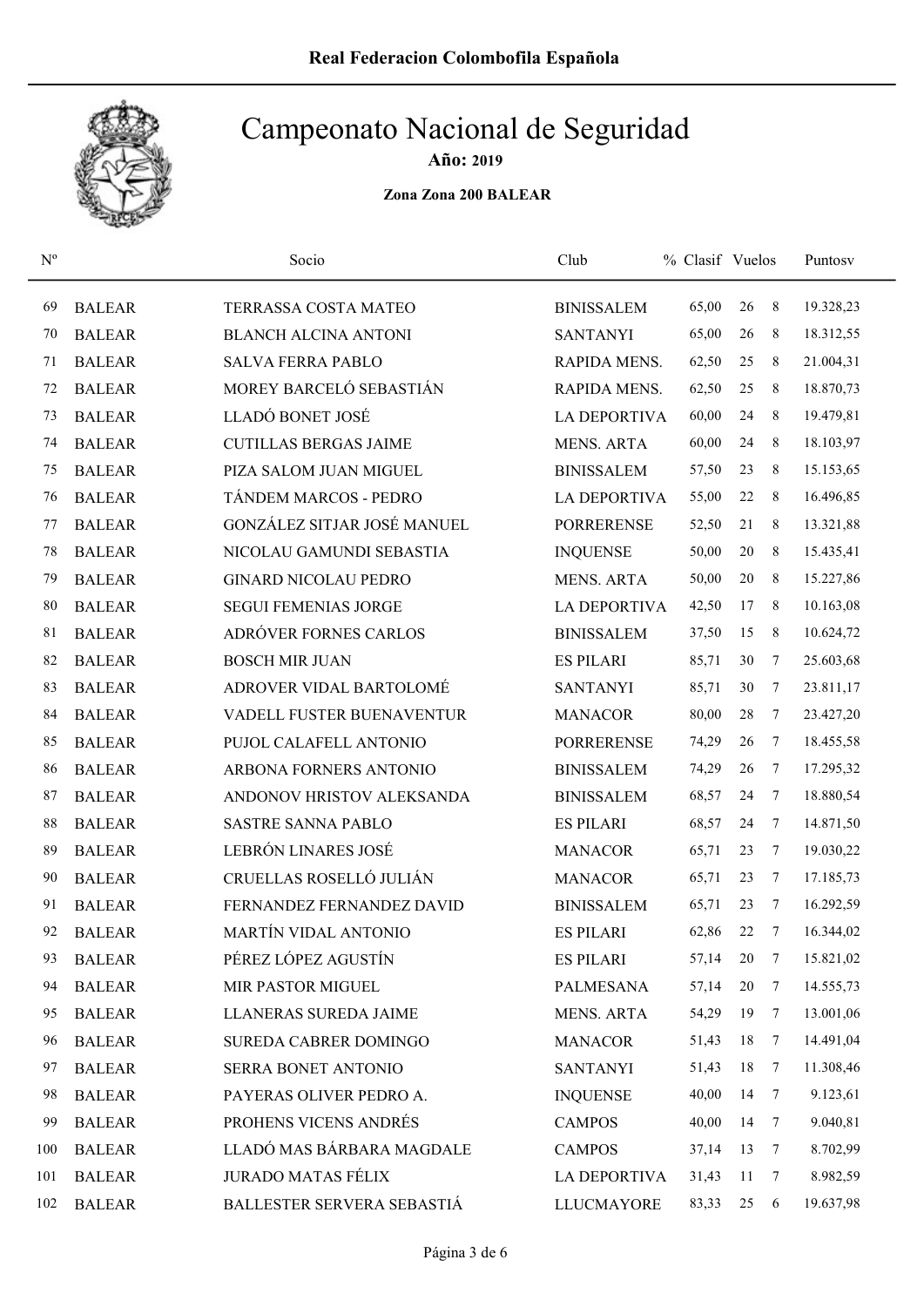

Año: 2019

| $\mathbf{N}^{\text{o}}$ |               | Socio                            | Club                | % Clasif Vuelos |    |   | Puntosy   |
|-------------------------|---------------|----------------------------------|---------------------|-----------------|----|---|-----------|
| 103                     | <b>BALEAR</b> | FERRER RAMIS GUILLÉN             | <b>BINISSALEM</b>   | 83,33           | 25 | 6 | 17.581,27 |
| 104                     | <b>BALEAR</b> | POU MESQUIDA JAIME               | <b>MANACOR</b>      | 80,00           | 24 | 6 | 18.801,00 |
| 105                     | <b>BALEAR</b> | SÁNCHEZ PERELLÓ JOSÉ G.          | <b>LLOSETENSE</b>   | 63,33           | 19 | 6 | 15.733,67 |
| 106                     | <b>BALEAR</b> | <b>TORRENS PLANAS MIGUEL</b>     | <b>INQUENSE</b>     | 60,00           | 18 | 6 | 12.620,44 |
| 107                     | <b>BALEAR</b> | MARTORELL FULLANA JAIME          | <b>BINISSALEM</b>   | 60,00           | 18 | 6 | 11.577,51 |
| 108                     | <b>BALEAR</b> | TORRES CERDA SEBASTIÁN           | A. POLLESINA        | 56,67           | 17 | 6 | 12.938,42 |
| 109                     | <b>BALEAR</b> | MUNTANER ORELL JOSÉ              | A. POLLESINA        | 56,67           | 17 | 6 | 11.827,54 |
| 110                     | <b>BALEAR</b> | MONSERRAT CLAR JUAN              | <b>SANTANYI</b>     | 56,67           | 17 | 6 | 11.470,99 |
| 111                     | <b>BALEAR</b> | <b>GAYA BAUZA JOAN LLUIS</b>     | <b>LLOSETENSE</b>   | 53,33           | 16 | 6 | 9.133,40  |
| 112                     | <b>BALEAR</b> | LLADÓ SERVERA LUCAS              | <b>SANTANYI</b>     | 50,00           | 15 | 6 | 11.226,52 |
| 113                     | <b>BALEAR</b> | QUETGLAS GAMUNDI PEDRO           | <b>INQUENSE</b>     | 50,00           | 15 | 6 | 11.179,25 |
| 114                     | <b>BALEAR</b> | <b>GONZÁLEZ FERRER SALVADOR</b>  | <b>PALMESANA</b>    | 50,00           | 15 | 6 | 11.087,77 |
| 115                     | <b>BALEAR</b> | FANDIÑO RODRÍGUEZ HANZEL         | <b>PALMESANA</b>    | 50,00           | 15 | 6 | 10.883,69 |
| 116                     | <b>BALEAR</b> | AMENGUAL CARRILLO GUILLER        | RAPIDA MENS.        | 46,67           | 14 | 6 | 8.904,69  |
| 117                     | <b>BALEAR</b> | <b>REBASSA SASTRE MATIES</b>     | <b>PALMESANA</b>    | 40,00           | 12 | 6 | 7.064,64  |
| 118                     | <b>BALEAR</b> | BISBAL MORA JOAN JESÚS           | <b>LA DEPORTIVA</b> | 30,00           | 9  | 6 | 7.258,69  |
| 119                     | <b>BALEAR</b> | VILLALONGA COLL LORENZO          | <b>LLOSETENSE</b>   | 76,00           | 19 | 5 | 14.000,59 |
| 120                     | <b>BALEAR</b> | GARCÍAS MEZQUIDA ANTONIO         | <b>CAMPOS</b>       | 64,00           | 16 | 5 | 13.232,54 |
| 121                     | <b>BALEAR</b> | <b>MAYOL ROSSELLÓ PERE</b>       | <b>CAMPOS</b>       | 64,00           | 16 | 5 | 11.388,69 |
| 122                     | <b>BALEAR</b> | VARA MARQUET GREGORIO            | A. POLLESINA        | 64,00           | 16 | 5 | 8.551,00  |
| 123                     | <b>BALEAR</b> | <b>GÓMEZ FONT RAFAEL</b>         | <b>PALMESANA</b>    | 60,00           | 15 | 5 | 11.788,07 |
| 124                     | <b>BALEAR</b> | NICOLAU NOGUERA PEDRO            | <b>SANTANYI</b>     | 60,00           | 15 | 5 | 10.966,84 |
| 125                     | <b>BALEAR</b> | <b>CIRER FERRIOL TONI</b>        | <b>BINISSALEM</b>   | 60,00           | 15 | 5 | 10.256,67 |
| 126                     | <b>BALEAR</b> | ORDINAS SALVA JOAN               | <b>BINISSALEM</b>   | 60,00           | 15 | 5 | 9.930,41  |
| 127                     | <b>BALEAR</b> | FONTIRROIG PERELLÓ DOMINGO       | <b>SANTANYI</b>     | 60,00           | 15 | 5 | 9.654,73  |
| 128                     | <b>BALEAR</b> | FIDALGO BESTARD MIGUEL           | RAPIDA MENS.        | 56,00           | 14 | 5 | 10.990,65 |
| 129                     | <b>BALEAR</b> | FERRAGUT SEGUÍ ANTONIO           | <b>BINISSALEM</b>   | 56,00           | 14 | 5 | 9.268,46  |
| 130                     | <b>BALEAR</b> | SERVERA BORDOY JOSÉ              | A. POLLESINA        | 48,00           | 12 | 5 | 9.158,00  |
| 131                     | <b>BALEAR</b> | PIZA FERRER ANTONIO LUIS         | RAPIDA MENS.        | 48,00           | 12 | 5 | 9.035,49  |
| 132                     | <b>BALEAR</b> | TORRES LUQUE CRISTÓBAL           | A. POLLESINA        | 48,00           | 12 | 5 | 8.777,09  |
| 133                     | <b>BALEAR</b> | <b>LUCESCU VALENTIN</b>          | A. POLLESINA        | 48,00           | 12 | 5 | 7.002,35  |
| 134                     | <b>BALEAR</b> | LLUCH DUBÓN SANTIAGO             | <b>CAMPOS</b>       | 44,00           | 11 | 5 | 7.984,41  |
| 135                     | <b>BALEAR</b> | MONTILLA MORENO FRANCISCO $\ell$ | <b>ES PILARI</b>    | 40,00           | 10 | 5 | 7.219,61  |
| 136                     | <b>BALEAR</b> | NÚÑEZ TORRES JUAN DE DIOS        | A. POLLESINA        | 40,00           | 10 | 5 | 6.614,32  |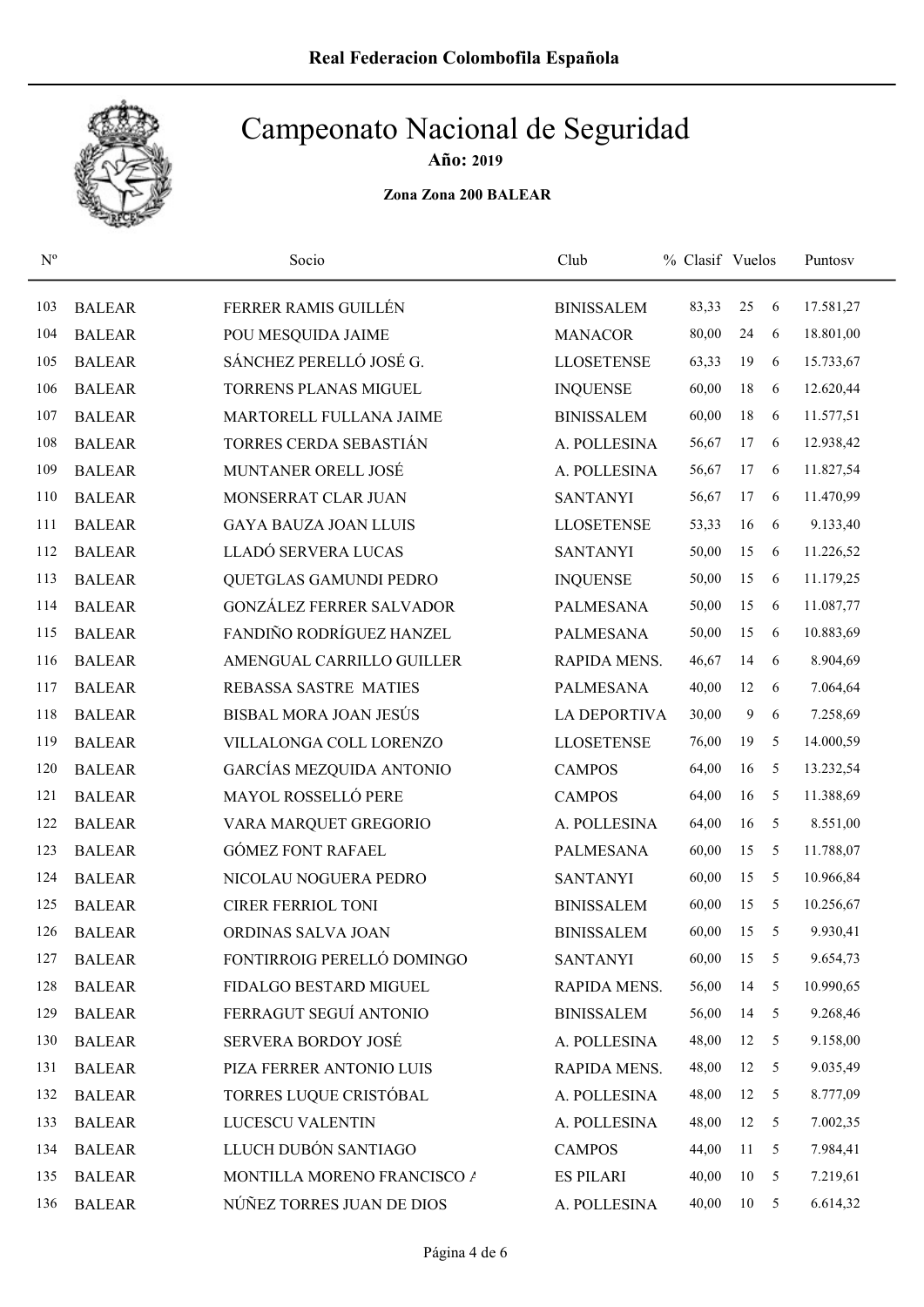

Año: 2019

| $\mathrm{N}^{\rm o}$ |               | Socio                     | Club                | % Clasif Vuelos |                 |                | Puntosv   |
|----------------------|---------------|---------------------------|---------------------|-----------------|-----------------|----------------|-----------|
| 137                  | <b>BALEAR</b> | JANER BENNASAR MIGUEL     | <b>BINISSALEM</b>   | 40,00           | 10              | 5              | 6.585,59  |
| 138                  | <b>BALEAR</b> | SALAS AMENGUAL ARNALDO    | <b>BINISSALEM</b>   | 36,00           | 9               | 5              | 6.479,11  |
| 139                  | <b>BALEAR</b> | BUÑOLA QUETGLAS PEDRO A.  | <b>INQUENSE</b>     | 36,00           | 9               | 5              | 5.407,49  |
| 140                  | <b>BALEAR</b> | VIDAL MAS SEBASTIÁN       | <b>PORRERENSE</b>   | 36,00           | 9               | 5              | 5.237,52  |
| 141                  | <b>BALEAR</b> | VICARIO DORRADO MIGUEL    | <b>PALMESANA</b>    | 65,00           | 13              | 4              | 11.660,62 |
| 142                  | <b>BALEAR</b> | ROSELLÓ BRUNET JAIME      | <b>MENS. ARTA</b>   | 60,00           | 12              | 4              | 7.559,27  |
| 143                  | <b>BALEAR</b> | <b>CABOT BRUNET JUAN</b>  | RAPIDA MENS.        | 60,00           | 12              | 4              | 6.806,60  |
| 144                  | <b>BALEAR</b> | MUÑOZ GUTIÉRREZ MANUEL    | <b>PALMESANA</b>    | 55,00           | 11              | 4              | 9.120,29  |
| 145                  | <b>BALEAR</b> | GOMIS TOMÁS PEDRO A.      | <b>CAMPOS</b>       | 55,00           | 11              | 4              | 8.737,22  |
| 146                  | <b>BALEAR</b> | BORRÁS GABALDÓN MIGUEL    | <b>PALMESANA</b>    | 45,00           | 9               | 4              | 5.547,84  |
| 147                  | <b>BALEAR</b> | ABRAHAM VILA SEBASTIÁN    | <b>CAMPOS</b>       | 45,00           | 9               | 4              | 5.315,94  |
| 148                  | <b>BALEAR</b> | CORRO CIFRE JUAN JOSÉ     | A. POLLESINA        | 40,00           | 8               | 4              | 4.965,55  |
| 149                  | <b>BALEAR</b> | SERVERA SERVERA JUAN      | <b>MANACOR</b>      | 25,00           | 5               | 4              | 4.027,77  |
| 150                  | <b>BALEAR</b> | BLANQUER DOMENGE GUILLER  | <b>MANACOR</b>      | 66,67           | $10\,$          | 3              | 7.155,13  |
| 151                  | <b>BALEAR</b> | ROTGER CIRER GABRIEL      | RAPIDA MENS.        | 53,33           | 8               | 3              | 5.311,38  |
| 152                  | <b>BALEAR</b> | MÁRQUEZ NÚÑEZ MIGUEL      | <b>PALMESANA</b>    | 40,00           | 6               | 3              | 4.451,18  |
| 153                  | <b>BALEAR</b> | IGLESIAS ENGUIS JOAQUÍN   | <b>LLUCMAYORE</b>   | 40,00           | 6               | 3              | 4.422,42  |
| 154                  | <b>BALEAR</b> | CASELLAS GELABERT JULIÁN  | <b>MANACOR</b>      | 33,33           | 5               | 3              | 3.161,61  |
| 155                  | <b>BALEAR</b> | VICH MARTORELL IGNACIO    | RAPIDA MENS.        | 26,67           | 4               | 3              | 3.633,62  |
| 156                  | <b>BALEAR</b> | TÁNDEM LORENTE CAÑELLAS   | RAPIDA MENS.        | 26,67           | 4               | 3              | 2.803,54  |
| 157                  | <b>BALEAR</b> | <b>GIL MARTÍN ANTONI</b>  | <b>PALMESANA</b>    | 80,00           | 8               | $\overline{c}$ | 6.088,65  |
| 158                  | <b>BALEAR</b> | <b>GERTZ HANS WILHELM</b> | <b>MANACOR</b>      | 80,00           | 8               | 2              | 6.064,15  |
| 159                  | <b>BALEAR</b> | SALAS LLADÓ MIGUEL        | A. POLLESINA        | 70,00           | $\tau$          | 2              | 4.928,81  |
| 160                  | <b>BALEAR</b> | NICOLAU SALOM JUAN        | <b>MANACOR</b>      | 70,00           | $7\overline{ }$ | $\overline{2}$ | 4.100,60  |
| 161                  | <b>BALEAR</b> | REYES AGUILERA YUNIESKI   | <b>PALMESANA</b>    | 60,00           | 6               | $\overline{2}$ | 5.399,67  |
| 162                  | <b>BALEAR</b> | MARTÍNEZ POZO JANSEL M.   | PALMESANA           | 60,00           | 6               | 2              | 5.160,01  |
| 163                  | <b>BALEAR</b> | PARETS SEGUI JOAN         | <b>BINISSALEM</b>   | 60,00           | 6               | 2              | 4.643,22  |
| 164                  | <b>BALEAR</b> | FRONTERA MOREY JAIME      | <b>INQUENSE</b>     | 60,00           | 6               | 2              | 4.360,99  |
| 165                  | <b>BALEAR</b> | SÁEZ GOMILA JUAN          | A. POLLESINA        | 40,00           | 4               | 2              | 2.664,05  |
| 166                  | <b>BALEAR</b> | ADROVER CASTELLÁ ANDRÉS   | <b>CAMPOS</b>       | 40,00           | $\overline{4}$  | 2              | 2.443,70  |
| 167                  | <b>BALEAR</b> | PIZA GELABERT JOSÉ        | <b>LA DEPORTIVA</b> | 30,00           | 3               | 2              | 2.371,51  |
| 168                  | <b>BALEAR</b> | ROSELLÓ PONT MIGUEL       | <b>LLOSETENSE</b>   | 30,00           | 3               | 2              | 1.500,43  |
| 169                  | <b>BALEAR</b> | DOMÍNGUEZ MOLL ANTONIO    | <b>MENS. ARTA</b>   | 20,00           | $\overline{2}$  | 2              | 1.533,57  |
| 170                  | <b>BALEAR</b> | CONESA MUÑOZ XAVIER       | MENS. ARTA          | 60,00           | $3 \quad 1$     |                | 2.667,04  |